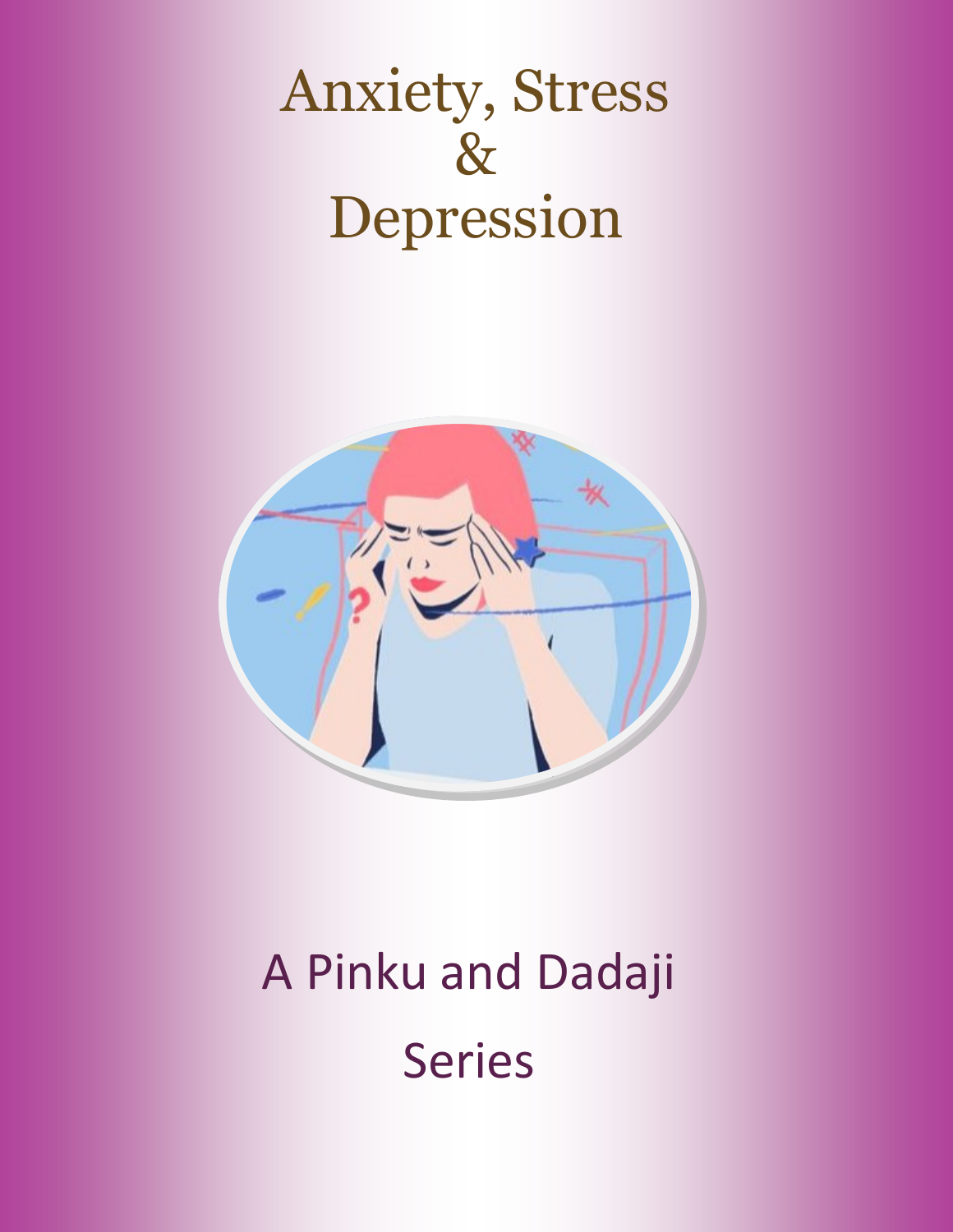## *Stress is self made and not by others*

#### Dadaji: Hello Pinku Good Morning!

Pinku: Good Morning Dadaji. Do you know Dadaji, Mantu could not come first in the class and hence, he did not sleep properly for two days. He kept on thinking how he came second all through the day it seems Dadaji.

Dadaji: Hmm… that's a modern day problem student's take stress for such small matters. They do not understand that coming first is not as important as self-development is.

Pinku: You said stress, why do people take stress at all Dadaji?

Dadaji: Before I explain you why people take stress, you should know what stress is. Well! When stressed, the body thinks it is under attack and hence, releases mix of hormones and chemicals such as adrenaline, cortisol and norepinephrine to prepare the body for physical action or in simple words stress readies our body in fight mode to combat the situation. This causes a number of reactions, from blood being diverted to muscles to shutting down unnecessary bodily functions such as digestion. Through the release of hormones such as

# Don't take stress for small matters

adrenaline, cortisol and norepinephrine enables us to focus our attention so we can quickly respond to the situation. The challenge is when our body goes into a state of stress in inappropriate situations such as Mantu unable to come first in class, blood flow is going only to the most important muscles needed to fight and thus brain function is minimized. This can lead to an inability to 'think straight', a state that is a great hindrance in both our study, work and home lives. If we are kept in a state of stress for long periods, it can be detrimental to our health as it results in elevated cortisol levels which increase sugar and blood pressure levels.

Pinku: What is the simplest way to keep stress under control Dadaji?

Dadaji: The simplest technique to keep stress away is to attack the causes of stress.

Pinku: Causes of stress and what are they?

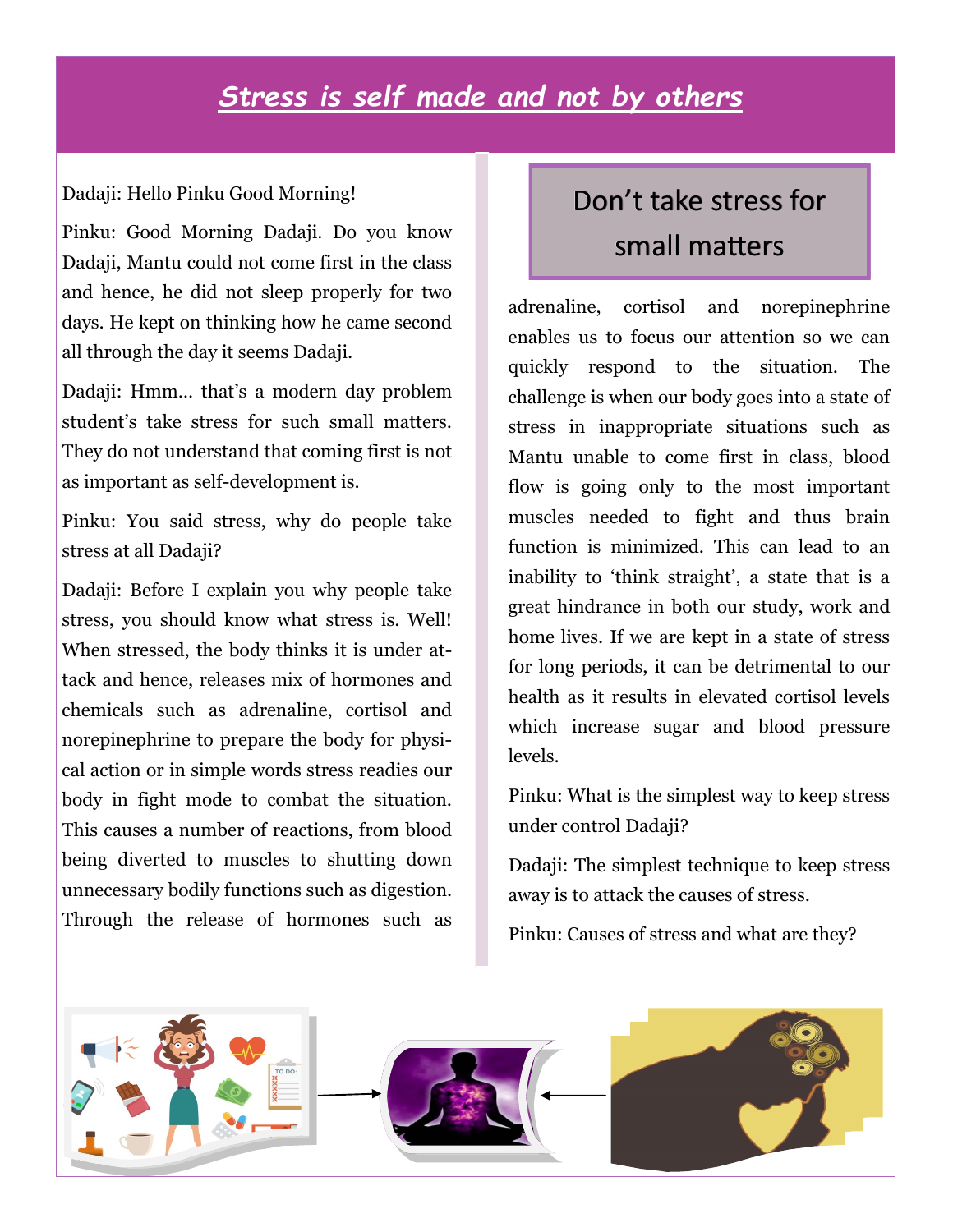# *Stay balanced to avoid stress*

Dadaji: Everyone has different stress triggers such as, school expectations, self-expectations, too much /excessive of daily homework, fear of failure (such as not coming first in class), not able to reach personal goals (such as coming second in 100 meters race whereas personal goal was to come first), unable to manage present situations, chronic illness or injuries, emotional problems (such as depression, anxiety, anger, grief, guilt, low self-esteem), financial obligations such as credit card bills, fight with loved ones, high workloads, un realistic deadlines, family problems, traumatic events, changes in life events, fatigue, insomnia (or sleeplessness) and on and on and on and on…

Pinku: Now tell me Dadaji how to attack these stress triggers?

Dadaji: Ah! You have given me a great task now. Let us see how to attack the triggers of stress:

#### **1. How to manage School expectations?**

 $\Rightarrow$  Take assignments one baby step at a time meaning, If you have an essay to write that's making you feel anxious, list the indi-

# Cut your tasks to small and achievable goals

vidual steps that lead to the destination of the essay being finished (finding sources, creating an outline, writing an intro), and the task will begin to feel less daunting.

- $\Rightarrow$  Lower your goals meaning set a goal to feel satisfied with your performance instead of setting a goal of coming first in class.
- $\Rightarrow$  Stay balanced during exam periods meaning, no matter how hard you push yourself, nobody can maintain constant focus, and you will burn yourself out if you try to push more and hence, take breaks during study,
- $\Rightarrow$  Take time to relax during your busiest periods, listen to music and play wall tennis so on and so forth.
- $\Rightarrow$  Take time for self-care meaning eat healthy food such as green leafy vegetables and fruits, sleep well, read during early morning hours, take time to perform creative activities such as drawing/painting

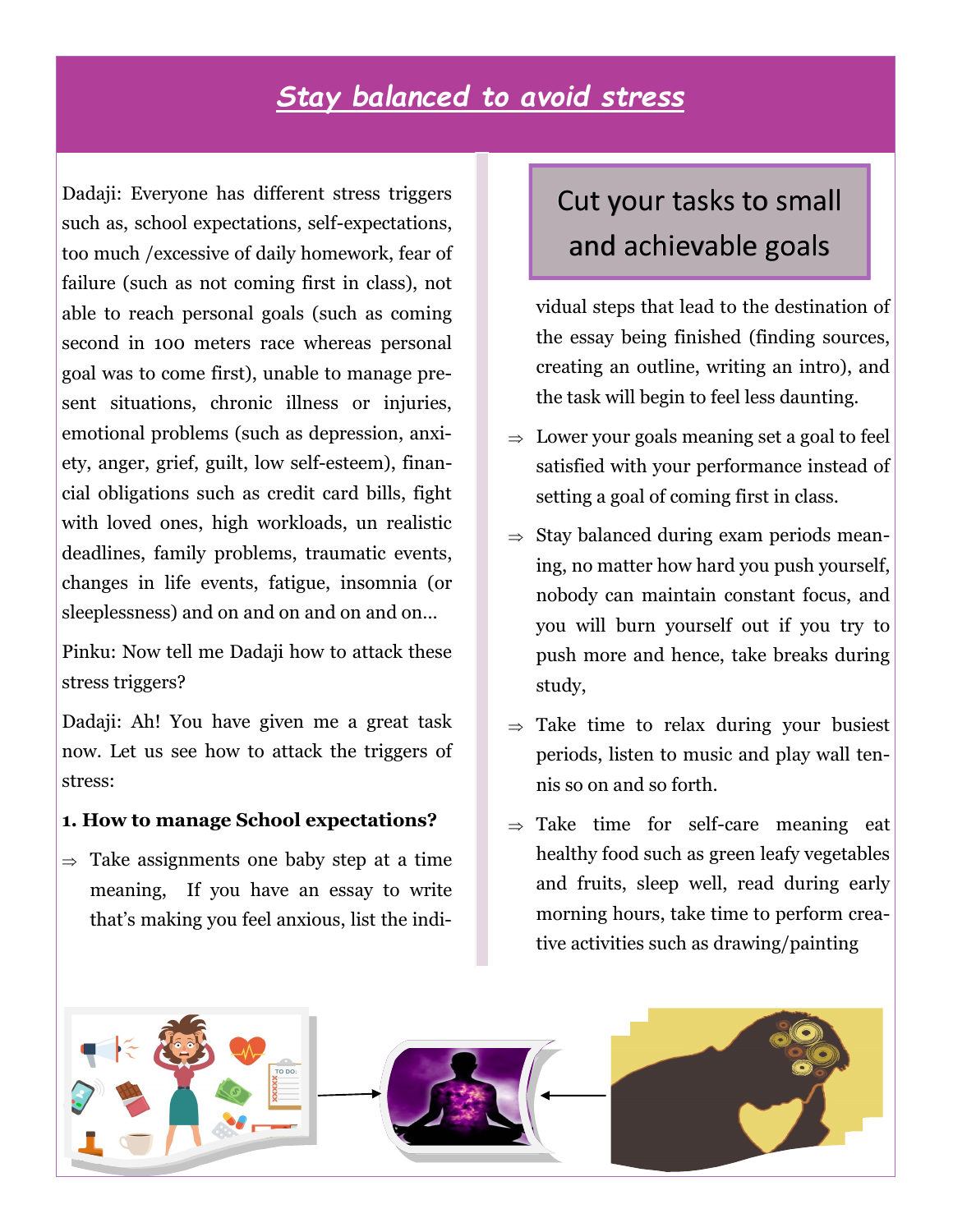# *Too much thinking leads to stress*

### **2. Too much /excessive of daily homework:**

- Start right away
- Budget your time
- Find a quiet place to focus
- Avoid studying on your bed
- Tackle the hardest assignments first
- Keep moving ahead and take breaks in between

### **3. Fear of failure (such as not coming first in class):**

- Instead of thinking "I can't accept failure" should be modified to "I can't accept not trying".
- Be aware that setback is quite common. Learn to move on.
- Remember you are not a permanent failure.

### **4. Not able to reach personal goals:**

- Avoid negative self-talks and general fears
- Accept yourself
- Visualize yourself succeeding

# Cut your tasks to small and achievable goals

- Allow yourself to identify with new possibilities
- Surround yourself with a supportive community

### **5. Unable to manage present situations:**

- Walk around, do self-talk and search for possible solutions
- Do not panic the situation, try to understand the reasons for situation and move on
- Remember bad times will not last long

### **6. Depression:**

- Forging stronger ties with self.
- Socialize more (but not with those who taunt you)
- Beat Procrastination
- Stop negative thoughts
- Stop blaming self

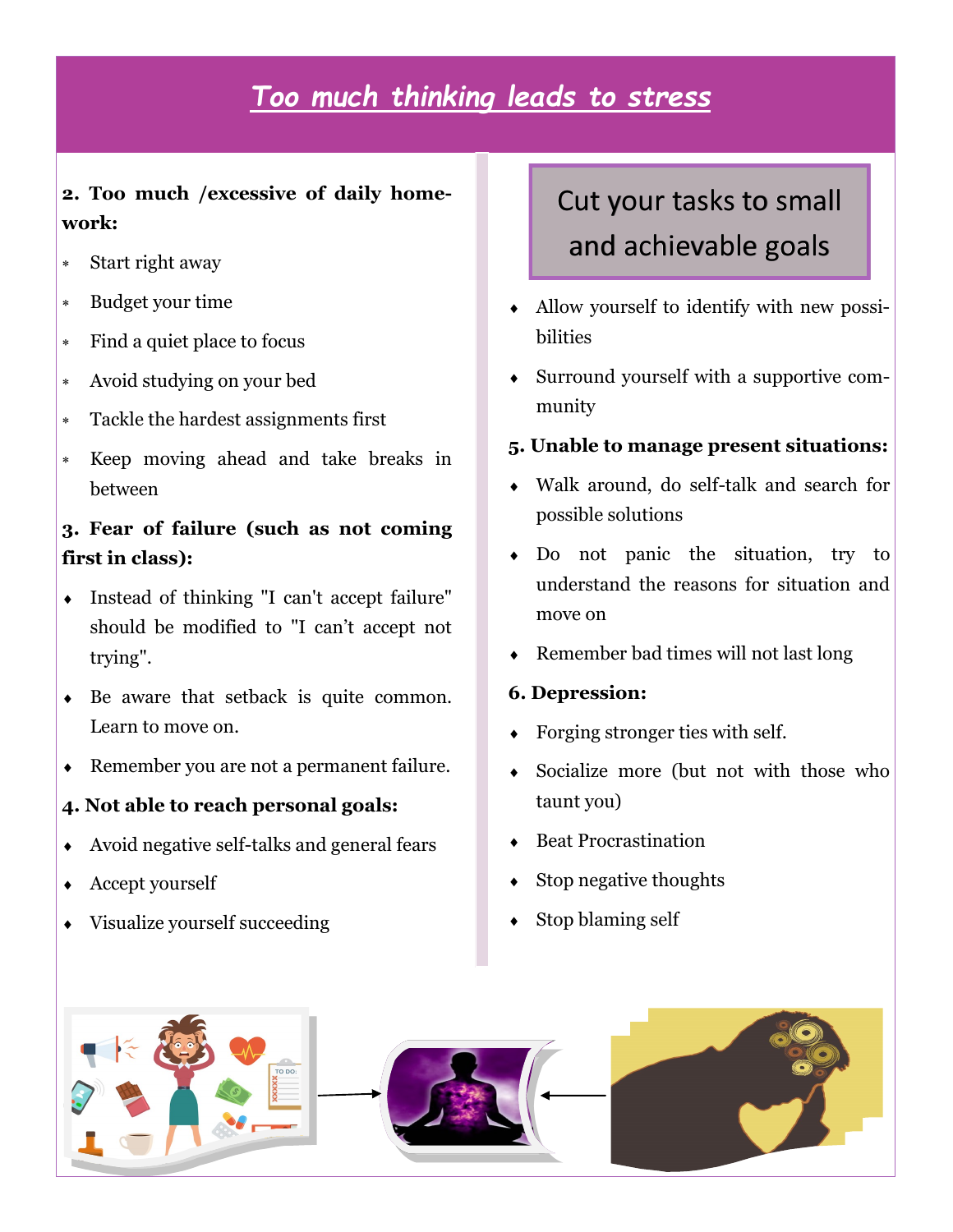# *Stress can reduce self-esteem*

- Try change your believe structure
- Do things that yourself belief says not possible
- Always remember anything that has a beginning has an end.

### **8. Anger/Rage:**

- Shift towards positive energy when you get angry and avoid negative energy
- Think how to tackle situation in a better way
- Try to keep your worries away and think neutral

### **9. Grief:**

- You should be cognizant that grief affects everyone at some point in their life due to loss of something or someone.
- You should know that grief cannot be long lasting
- Remember good movements spent and try to be happy
- 10. Guilt:
- Guilt is good. You are aware that you have

# No Body in this world Knows Everything

done something wrong

- You cannot deal with guilt unless you try and correct yourself
- Be bold to talk the truth

### **11. Low self-esteem:**

- Everybody knows only something and no one knows everything
- Develop awareness. Learn as much as you can
- Simply accept yourselves as you are your experiences are better teachers than someone else teaching you. Try and learn from your experience

Participate in everything you can

### **12. Financial Obligations:**

- First and foremost, do not spend so much that you cannot return.
- Have an estimate of your spend vs. receivables

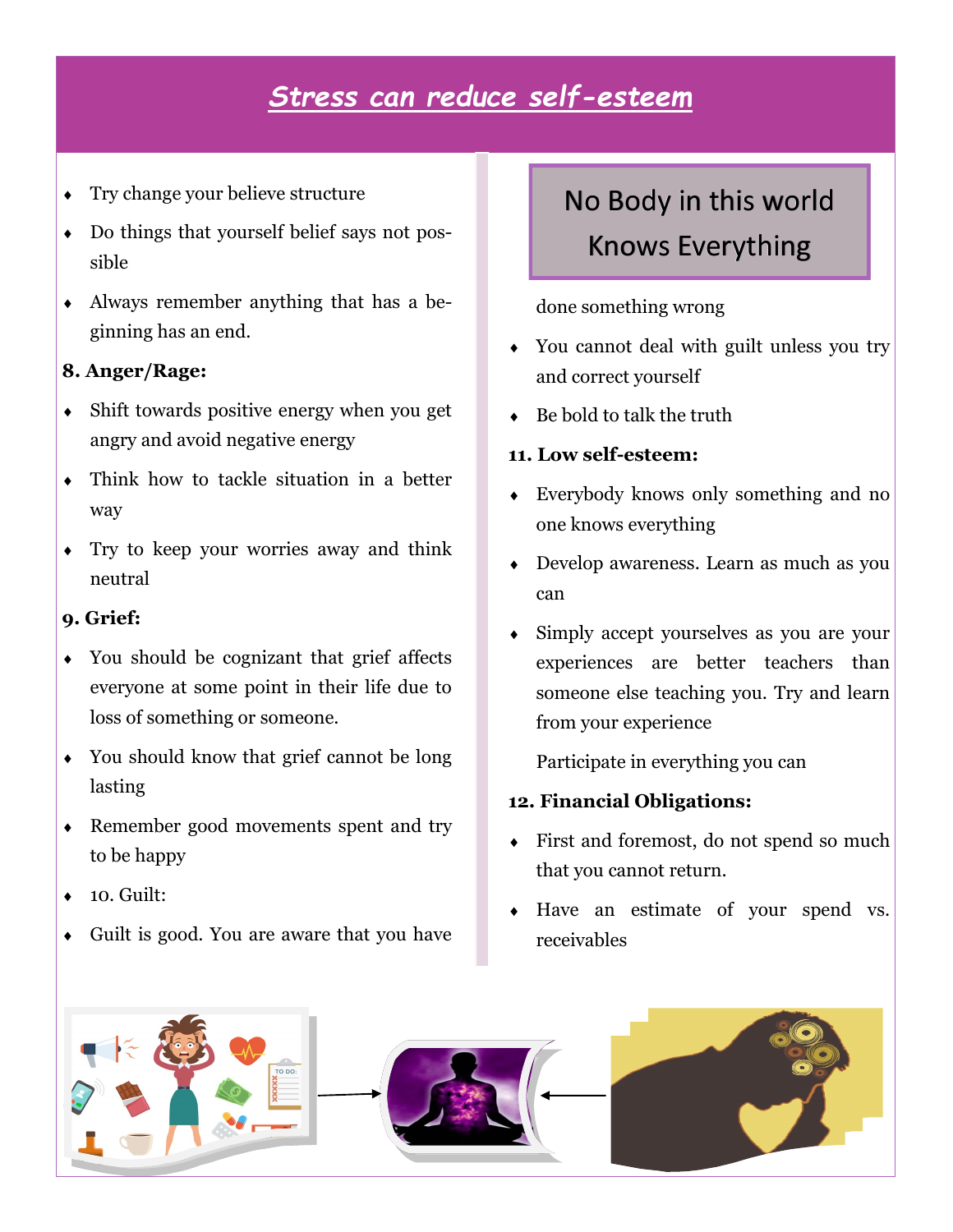# *Ask for support when in stress*

- Make payments on time if not at least make good minimum payments that will curb present situation
- Keep your self-beast known as desire under control

### **13. Fight with loved ones:**

- $\triangle$  Keep your frustration away when talking to your loved ones, they do not deserve grunt of your frustration
- Understand your loved ones frustrations and avoid un-necessary arguments

### **14. High workloads:**

- Do not take too much on yourself, try and delegate as much as possible but have an overlook of what you have delegated
- Communicate your high workload, people understand

#### **15. Un-realistic Deadlines:**

- Jot down factors which may affect the deadlines
- Jot down risks in accelerating the tasks to meet deadlines

# Every problem has a solution

 Communicate after affects even though unrealistic deadlines could be met

### **16. Family Problems:**

- Take part in solving your family problems
- Family problems if cannot be resolved at all than those problems are not your problems. Better stay away

#### **17. Traumatic events:**

- Ask for support
- Give yourself time. It takes time to accept what has happened and to learn to live with it.
- Get into a routine

#### **18. Changes in life events:**

- Acknowledge things are changing and I need to change with changing things
- Converting negative change to positive change is in your hand

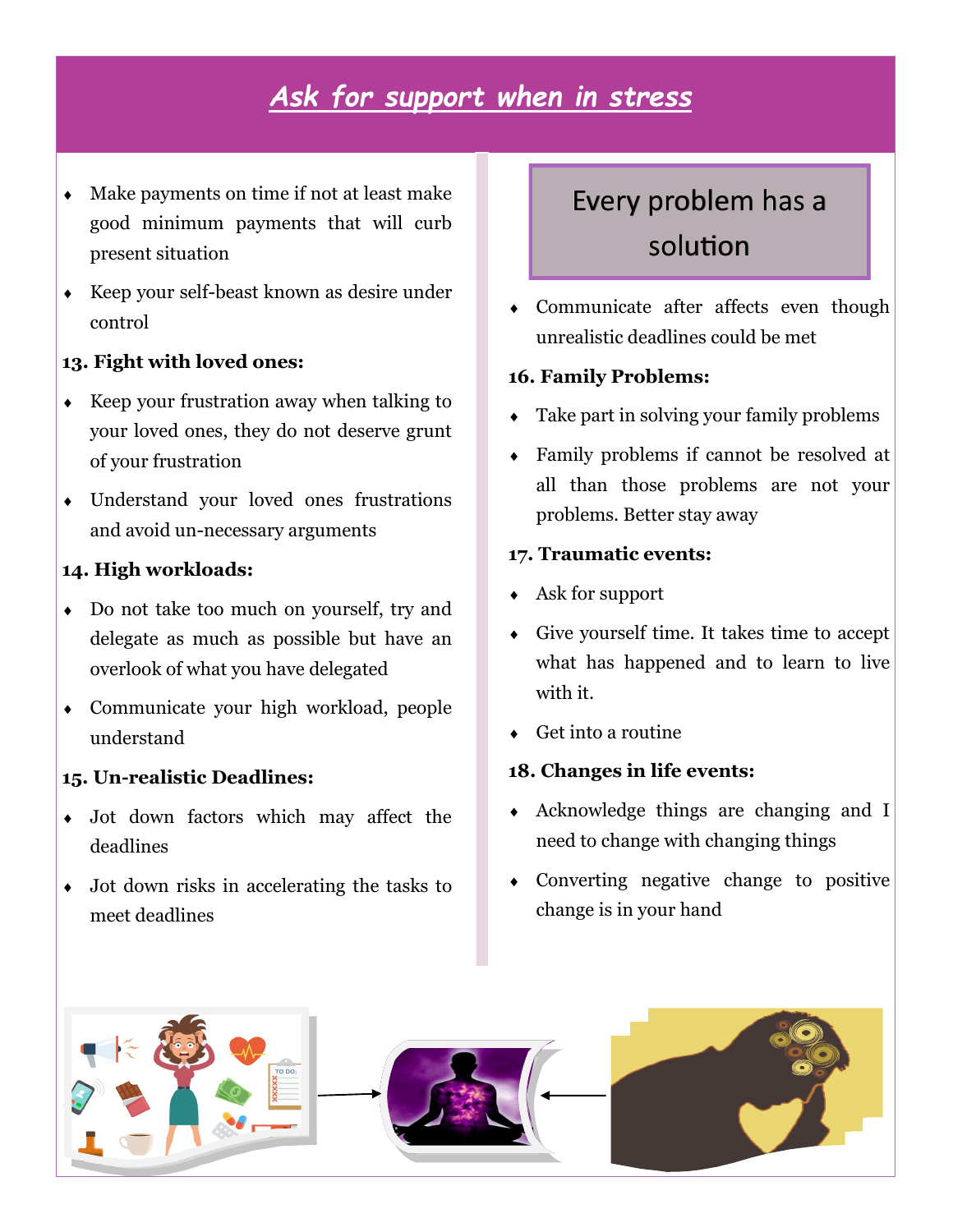## *Pressure of targets lead to stress*

 The more change that is happening, the more important it is to stick to your regular schedule as much as possible

#### **19. Fatigue:**

- Eat on time. If not possible, eat in small packages.
- Do not over eat
- Lose weight to gain energy
- Sleep well

### **20. Insomnia (or sleeplessness):**

- Exercise regularly
- Make your sleeping environment comfortable
- Don't be affected by any tensions. Keep them in those respective safes where are they are required to be kept and come home happily.
- Eliminate stimulants like nicotine and caffeine or even alcohol

Pinku: But, Dadaji, these solutions doesn't seem as easy as you said.

Dadaji: Of Course! You are right Pinku but

# Pressures will always be there; go through it

remember to old saying "Practice makes man perfect".

Pinku: Are there types of stress Dadaji?

Dadaji: Yes there are. Acute stress, episodic acute stress and Chronic stress.

Pinku: Oh! So what are the differences?

Dadaji: Let's start with acute stress; it is the most common form of stress. It comes from demands and pressures of the recent past and anticipated demands and pressures of the near future.

Pinku: Can you quote some examples Dadaji?

Dadaji: Well! These are short term stress such as stress due to examinations, stress due to participation in some competition, traffic jam, argument with your friend and criticism from your teacher so on and so forth.

Pinku: Ah! So acute stress come and goes correct Dadaji?

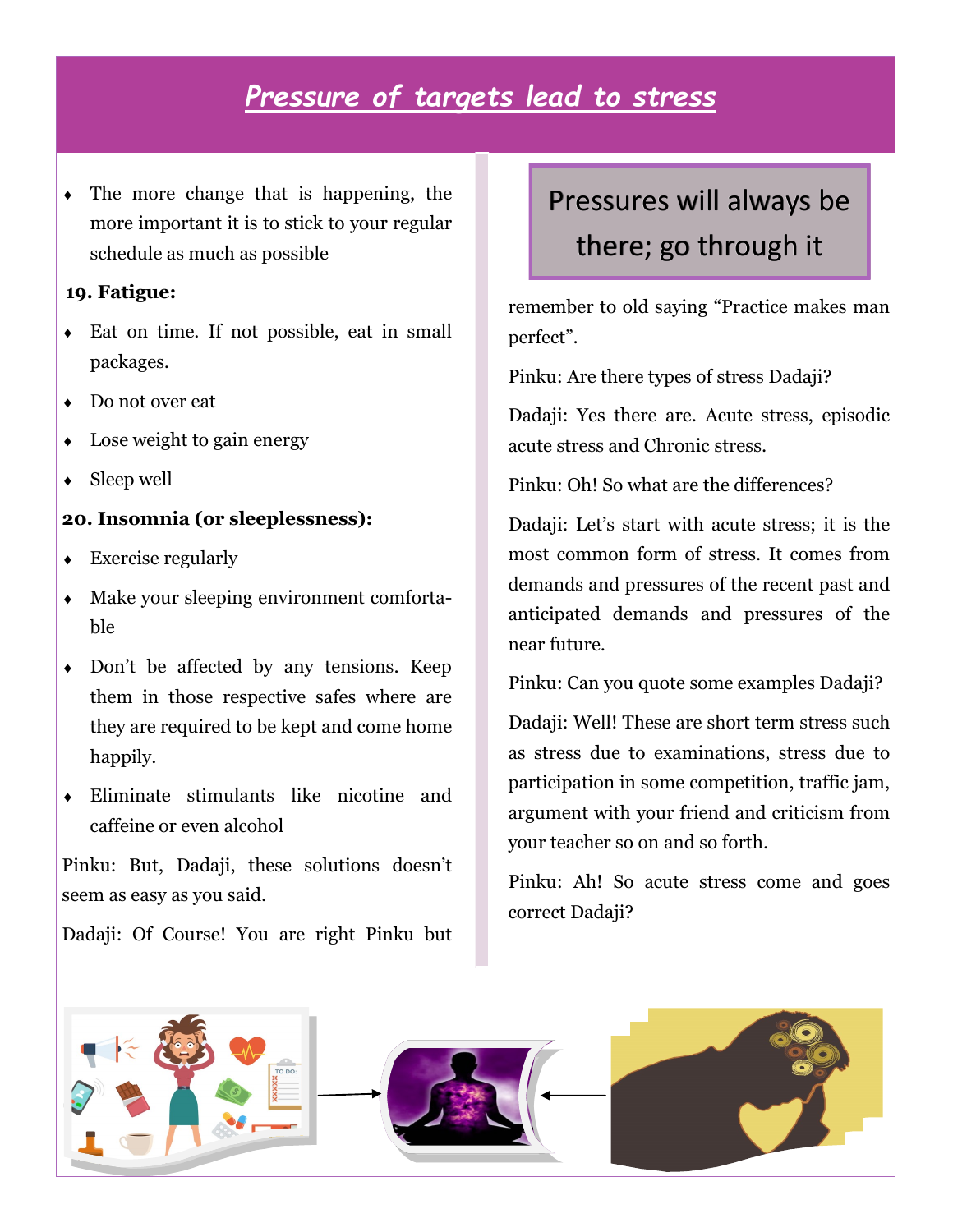# *Thinking same thing again causes anxiety*

Dadaji: Not exactly, repeated acute stress leads to episodic acute stress.

Pinku: Oh! Can you elaborate Dadaji?

Dadaji: Episodic stress occurs when someone takes on too many tasks, becomes overwhelmed by all the demands with an inability to meet those demands. They seem to have many different disastrous situations, live in chaos and disorganization. Personalities who have excessive competitive drive, aggressiveness, impatience, and always in a hurry usually succumb to episodic acute stress as things do not happen as they desire.

Pinku: Got it Dadaji. Now what is chronic stress Dadaji?

Dadaji: Extended period of episodic acute stress leads to chronic stress. Let me give an example, frequently failing in examinations, not getting any prizes in any competition participated, frequently not getting through competitive examinations, prolonged fighting between parents, teachers de meaning you on daily basis so on and so forth.

Pinku: How can you get rid of chronic stress?

### Nothing is easy

### In this world

Dadaji: Well! By changing others perception of you, by mutual talks and move on ignoring the disturbances can get you rid of chronic stress.

Pinku: When you say Dadaji it looks so easy. But, I am not sure whether all these are so easy to implement.

Dadaji: Nothings is easy Pinku. You need to practice to implement.

Pinku: So true Dadaji. Now tell me what is anxiety?

Dadaji: Well! Anxiety is eagerness to know something. However, when eagerness converts to apprehension/worry/concern than you have anxiety disorder.

Pinku: What are the causes of anxiety?

Dadaji: Anxiety disorders have a complicated network of causes, including:

 $\Rightarrow$  Stress from a personal relationship, school, or financial difficulty can contribute greatly to anxiety disorders.

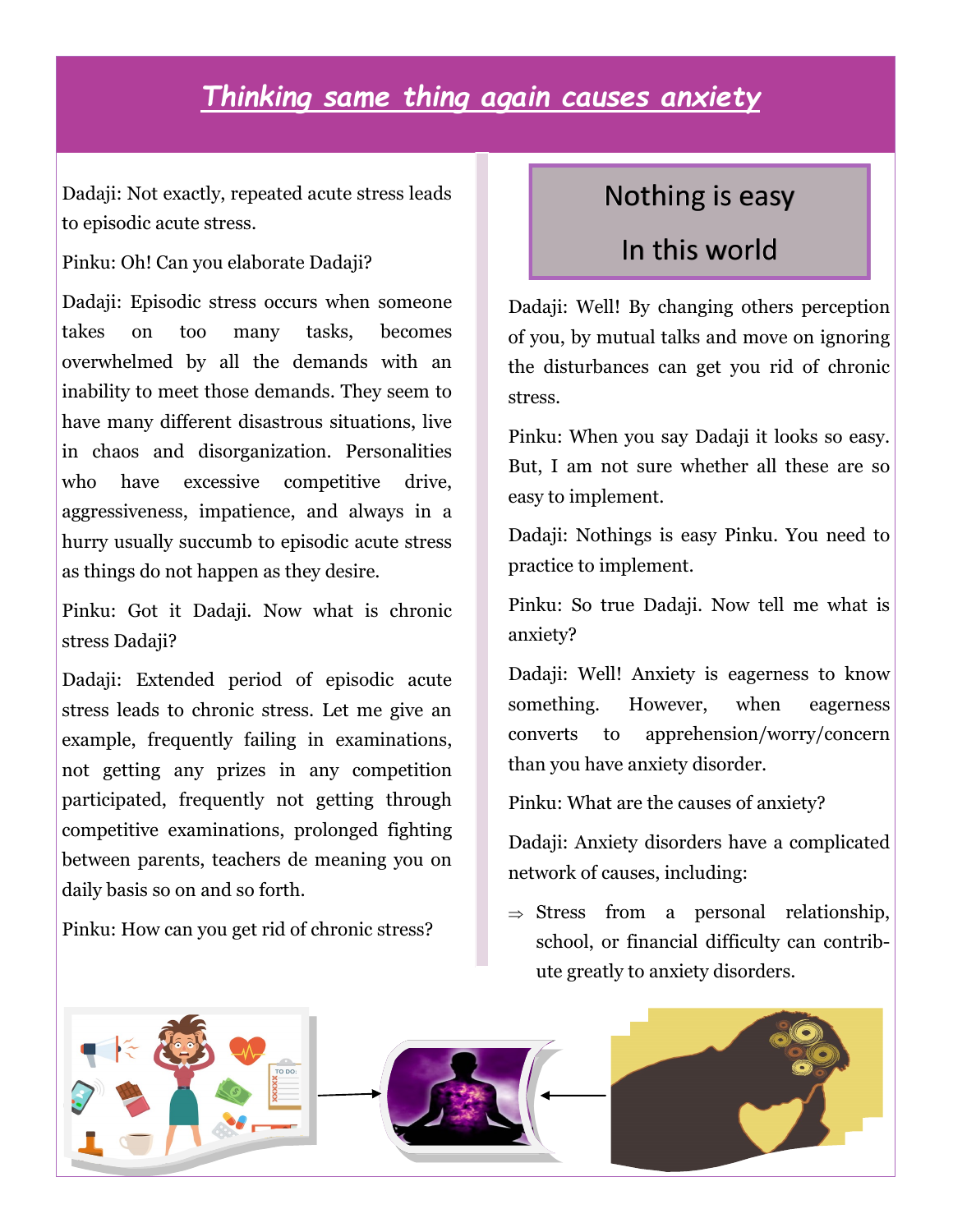# *Sleep well to get rid of anxiety*

- $\Rightarrow$  People who have family members with an anxiety disorder are more likely to have anxiety disorder themselves.
- $\Rightarrow$  Medical conditions can lead to an anxiety disorder, such as the side effects of medication, stress from a serious underlying medical condition that may not directly trigger the changes seen in anxiety disorder but might be causing significant lifestyle adjustments, pain, or restricted movement.
- $\Rightarrow$  Mood disorders, disruptions to hormones can cause anxiety
- $\Rightarrow$  The stress of day-to-day living
- $\Rightarrow$  Drinking more alcohol or taking illicit substances, increasing anxiety levels and the risk of further complications
- $\Rightarrow$  Low oxygen levels in high-altitude areas can add to anxiety symptoms.

Pinku: How can you fix anxiety Dadaji?

Dadaji: Having a balanced life usually fixes anxiety related disorders. Let me give you few tips:

 $\Rightarrow$  Stepping back from the problem helps clear

# Relaxed thinking will fetch you good results

your head. Take a time-out for what you may like to do the best such as listen to music, meditate, get a massage, or learn relaxation techniques.

- $\Rightarrow$  Eat well-balanced meals. Do not skip any meals. Do keep healthful, energy-boosting snacks on hand.
- $\Rightarrow$  Limit alcohol and caffeine, which can aggravate anxiety related disorders.
- $\Rightarrow$  When stressed, your body needs additional sleep and rest. Get enough sleep.
- $\Rightarrow$  Exercise daily to help you feel good and maintain your health. Check out the fitness tips below.
- $\Rightarrow$  Take deep breaths. Inhale and exhale slowly.
- $\Rightarrow$  Do your best. Instead of aiming for perfection, which isn't possible, be proud of however close you get.

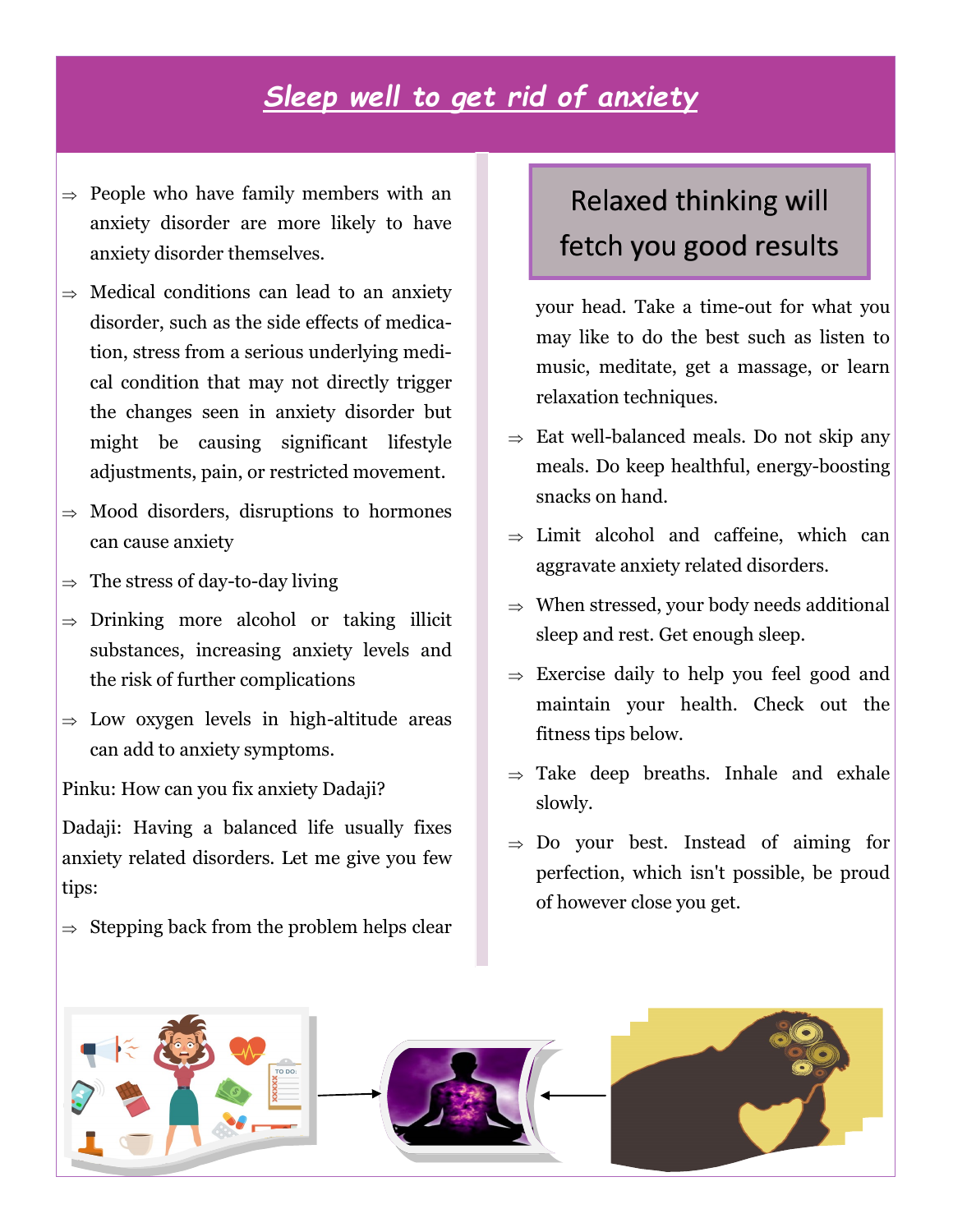# *Negative thoughts can trigger anxiety*

- $\Rightarrow$  Accept that you cannot control everything. Put your stress in perspective: Is it really as bad as you think?
- $\Rightarrow$  Welcome humor. A good laugh goes a long way.
- $\Rightarrow$  Make an effort to replace negative thoughts with positive ones.

Pinku: Similar to stress, do you have any types for anxiety as well?

Dadaji: Yes Pinku there are five major types of anxiety disorders which are:

- $\Rightarrow$  Generalized Anxiety Disorder: GAD, is an anxiety disorder characterized by chronic anxiety, exaggerated worry and tension, even when there is little or nothing to provoke it.
- $\Rightarrow$  Obsessive-Compulsive Disorder: OCD, is an anxiety disorder and is characterized by recurrent, unwanted thoughts (obsessions) and/or repetitive behaviors (compulsions). Repetitive behaviors such as hand washing, counting, checking, or cleaning are often performed with the hope of preventing obsessive thoughts or making them go away.

# Future has all answers why be anxious today?

Performing these so-called "rituals," however, provides only temporary relief, and not performing them markedly increases anxiety.

- $\Rightarrow$  Panic Disorder: PD is an anxiety disorder and is characterized by unexpected and repeated episodes of intense fear accompanied by physical symptoms that may include chest pain, heart palpitations and shortness of breath, dizziness, or abdominal distress.
- $\Rightarrow$  Post-Traumatic Stress Disorder: PTSD, is an anxiety disorder that can develop after exposure to a terrifying event or ordeal in which grave physical harm occurred or was threatened. Traumatic events that may trigger PTSD include violent personal assaults, natural or human-caused disasters, accidents, or military combat.

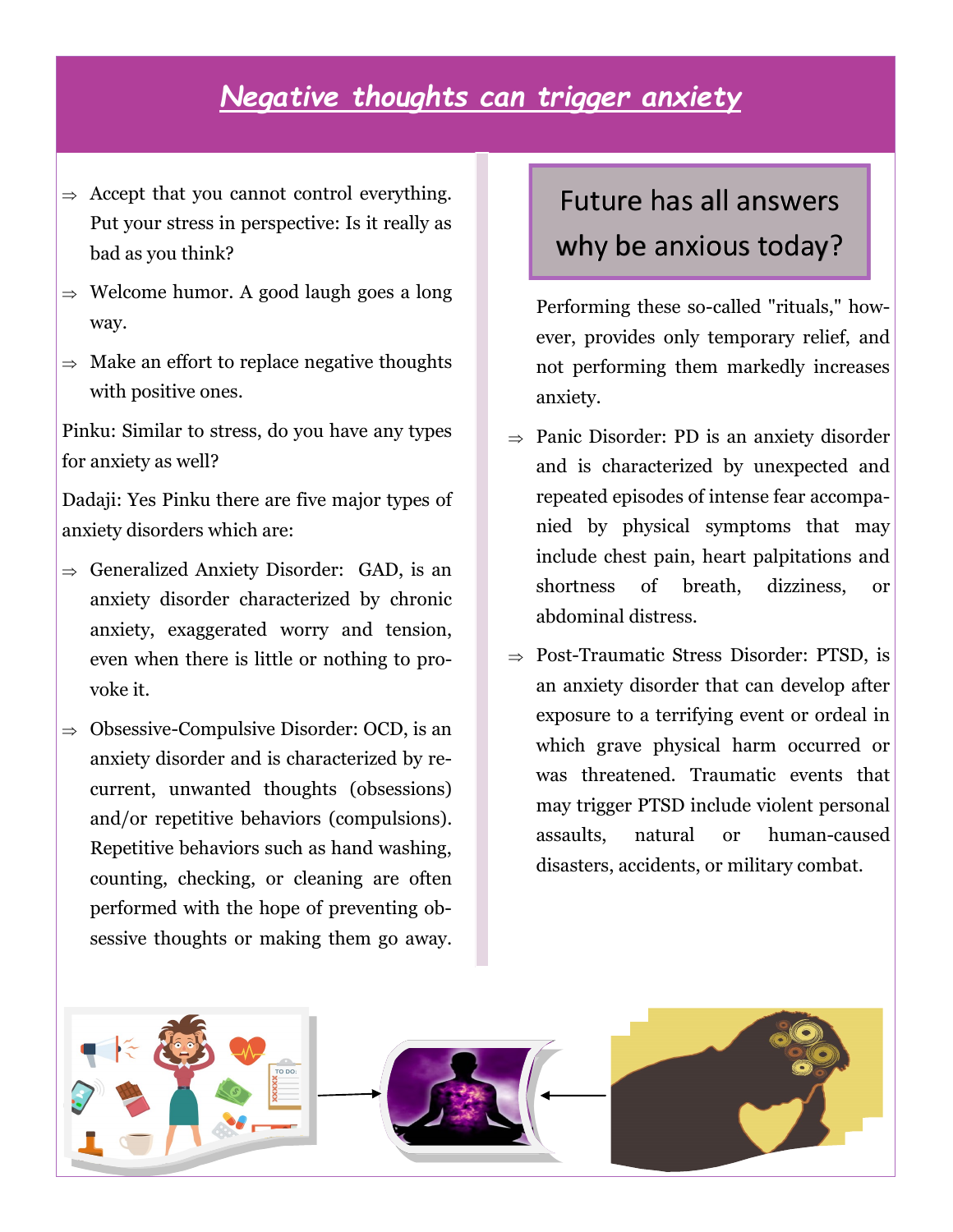# *Suppress thinking to fight depression*

 $\Rightarrow$  Social Phobia (or Social Anxiety Disorder): SAD is an anxiety disorder characterized by overwhelming anxiety and excessive self-consciousness in everyday social situations. Social phobia can be limited to only one type of situation such as a fear of speaking in formal or informal situations, or eating or drinking in front of others or, in its most severe form, may be so broad that a person experiences symptoms almost anytime they are around other people.

Pinku: Hmm… Understood Dadaji… Now let us talk about depression…

Dadaji: Well! Depression is a mood disorder that causes a persistent feeling of sadness and loss of interest and can interfere with your daily functioning. Most people feel sad or depressed at times. It's a normal reaction to loss or life's struggles. But, when intense sadness including feeling helpless, hopeless, and worthless lasts for many days to weeks and keeps you from living your life, it may be something more than sadness what we call clinical depression which requires immediate medication and psychology consultancy.

### Do not React

### Respond

Pinku: How will I know that I have depression?

Dadaji: There are symptoms of depression that you can self-gauge such as:

- $\Rightarrow$  A depressed mood during most of the day, especially in the morning
- $\Rightarrow$  You feel tired or have a lack of energy almost every day.
- $\Rightarrow$  You feel worthless or guilty almost every day.
- $\Rightarrow$  You have a hard time focusing, remembering details, and making decisions.
- $\Rightarrow$  You can't sleep or you sleep too much almost every day.
- $\Rightarrow$  You have almost no interest or pleasure in many activities nearly every day.
- $\Rightarrow$  You think often about death or suicide (not just a fear of death).